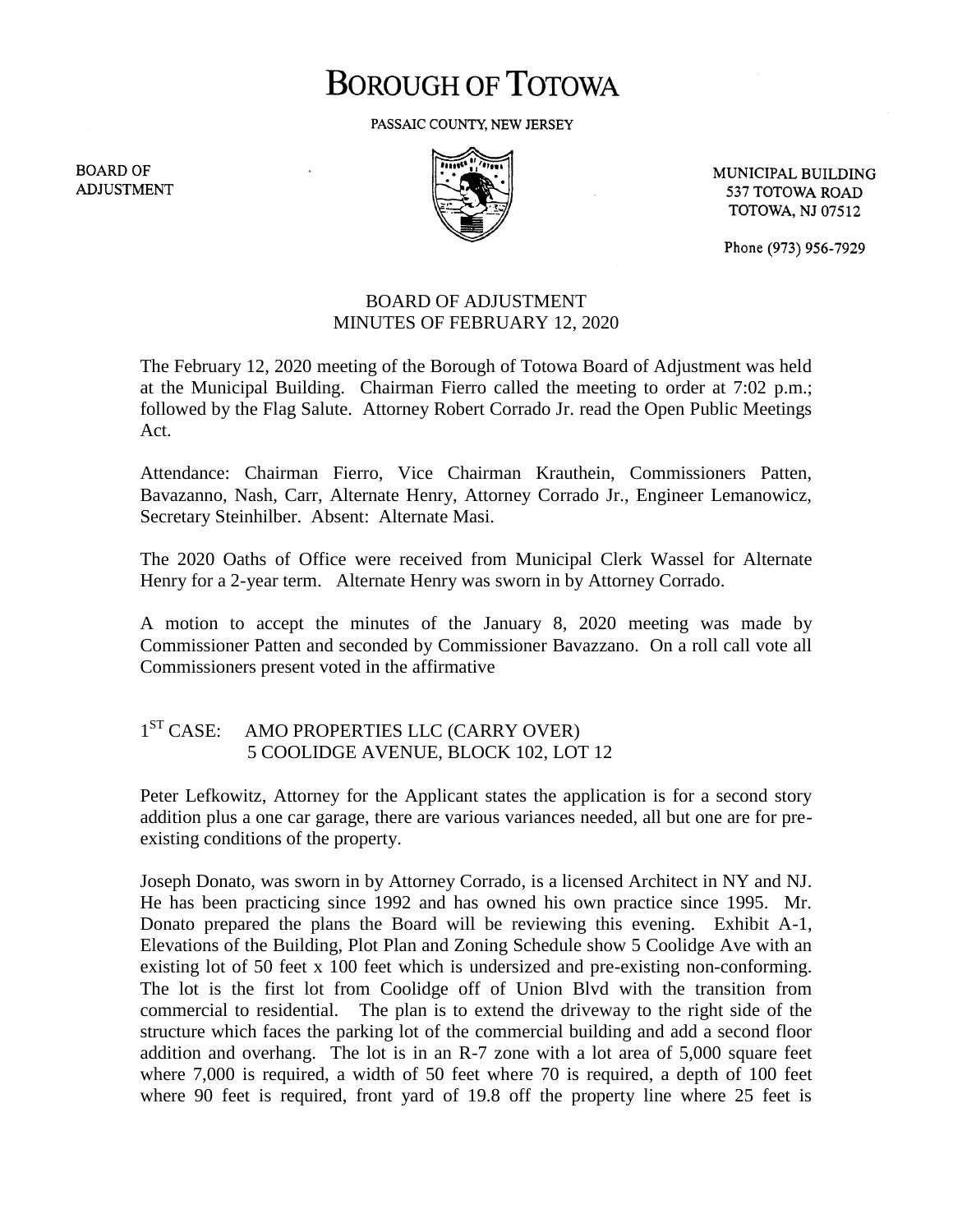required, rear yard at 53.7 where 20 feet is required, side yard of 4'9 on left side and 16.8 (plus 6.3 for garage) on the other side where 4 feet minimum on one side and 8 feet of the other side is required, height of 28.9 ½ feet where 30 feet is required, F.A.R. of 39.8% where 40% is required, and impervious coverage of 36.6% where 25% is The open porch is not permitted in front yard, but that is a pre-existing variance and the shed in the left rear back corner is too close to the rear and side yard, but that also is a pre-existing variance. In the Borough Engineers report, line 1 was changed, line 2 was the height, line 3 the applicant added drainage of a 1,000 gallon seepage pit, and line 4 applicant will add 2 shade trees.

Exhibit A-2, the floor plans show a 23'10 front to back and 27'8 side to side. The existing rooms are very small, the kitchen is 7' x 9' and the bedrooms are 8' x 10'. The addition of the second floor will change the side to side to 38'2, the first floor will have a living room, dining room, kitchen, and half bath-the second floor will have 4 bedrooms, 2 bathrooms and a laundry room. The basement will stay as is but reconfirming the stairway. Engineer Lemanowicz states the front porch, in the ordinance is called a patio and is a pre-existing condition and the impervious coverage is already showing a drywell. Commissioner Patten asked what the dimensions for the deck shown on the plans in the rear where-that is just a 4' x 7' landing. Commissioner Patten also asked if the plans on A-1 is a paved patio and if that was included in the impervious coverage, yes the total of the impervious coverage is 36.6'. Commissioner Patten asked about the overhang and roof is calculated in the dimension for the front yard setback, Engineer Lemanowitz stated the measurements stay the same. Chairman Fierro states the homes in the area are small and there are homes that have done the same addition. Commissioner Bavazzano asked if the garage will go the depth of the house, yes it will. Chairman Fierro asked if the F.A.R. is in line with the other homes, yes.

At this time the Board opens the meeting to the public.

A motion was made by Commissioner Patten to close the public portion of the meeting and seconded by Commissioner Mancini.

Engineer Lemanowitz states the vinyl fencing around the property is unclear who owns it, but it's recommended that a condition of approval from the Board if any encroachments that may occur or that may exist are not being validated by the Board taking action on the application. Applicants Architect reviews the positive impact to the neighborhood and the buffer to parking lot on the commercial side.

Attorney Corrado reviews the conditions of approval, a sing and sealed survey, shade tree, and construction for seepage.

A motion was made by Commissioner Nash to approve the Application and was seconded by Vice Chairman Krautheim. Application passed  $7 - 0$  at 7:30 P.M.